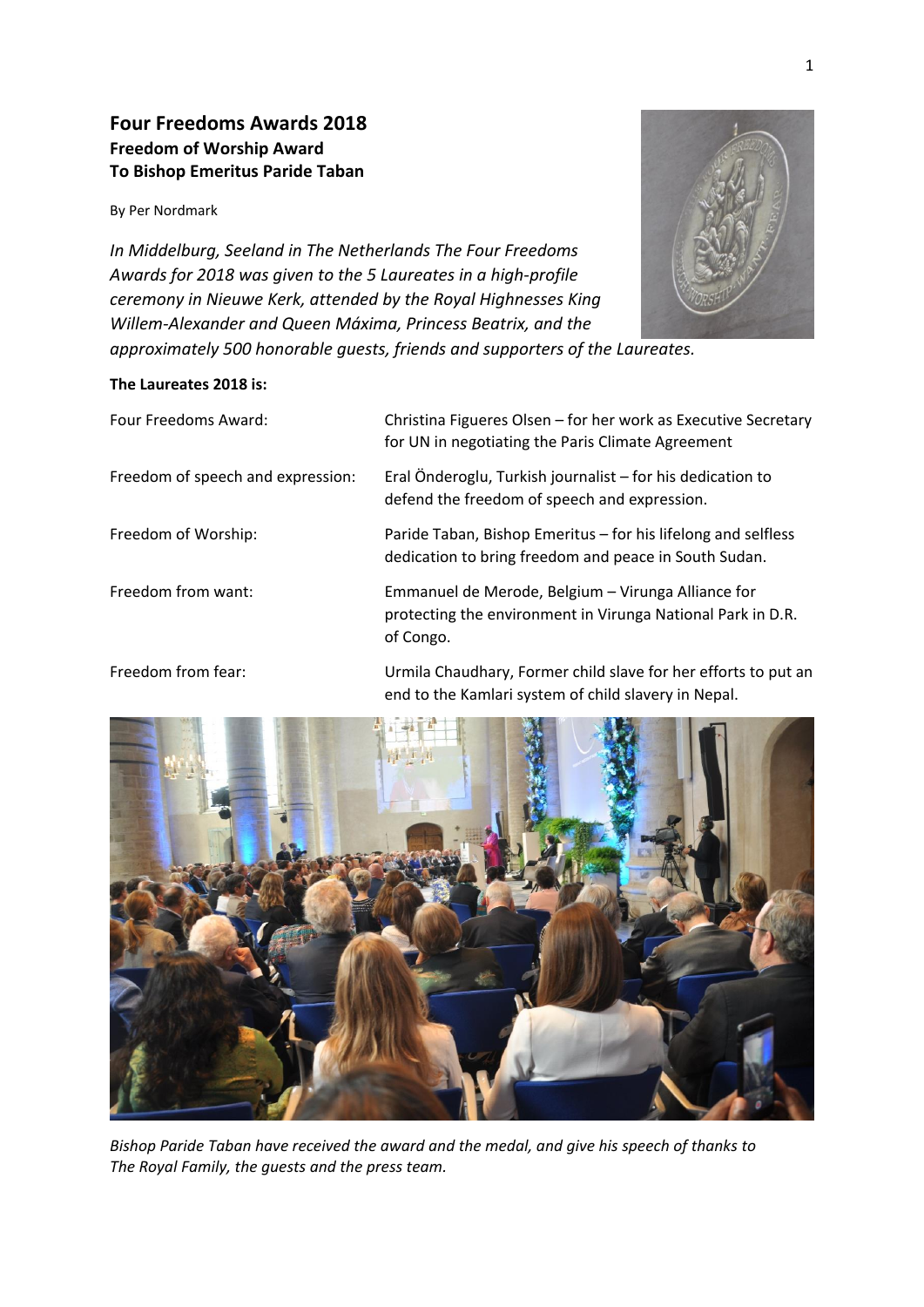President Lincoln D. Roosevelt held his famous speech to the Congress of United States on 6<sup>th</sup> January 1941. In this speech he described the 4 freedoms as fundamental for democracy and world peace. These 4 freedoms have for the last 7 decades been an important foundation for democracy around the world.

Bishop Paride Taban expressed his gratefulness for being awarded, an award he said he shared with all the Peace Village family and those supporting the work for peace in South Sudan.

He also thanked the Government of The Netherlands for supporting the people of South Sudan for 40 years. And he strongly urged the King and the Government to continue the support in this dark period for South Sudan, the youngest nation in the world.

He concluded his speech by asking God's blessing of the Royal family and the Dutch nation.

Eleanor Roosevelt, the granddaughter of President Franklin D. Roosevelt was the last speaker. She had attended the Four Freedoms Awards for 30 years. She stated that this year was different from all the years before. As an individual she wanted to apologize on behalf of her own nation, that it did not live up to the ideals of the Four Freedoms. Still she expressed her strong belief that there is hope that this situation will change!



*Eleanor Roosevelt, granddaughter of President Franklin D. Roosevelt apologizing for USA not living up to the four freedoms.* 

Kings Commissioner of Seeland M.M. Polman, Chair of the Roosevelt Foundation closed the ceremony, stating that the stories told by the laureates was strong, and a great inspiration.

### **Meeting with the Council of Churches in Middelburg**

In the evening of the 16<sup>th</sup> May a gathering of inspiration was arranged in Koorkerk, Middelburg, to

give the opportunity for local churches to meet with Bishop Paride Taban. The Bishop and his work was presented with a film, showing him at Peace Village, and presenting his vision and way of working. After this an interview was made with Bishop Paride Taban, Bishop Edwardo Hiiboro, H.E Margaret Itto and Mrs Theody Achilo.

The arrangement was ended with a Vesper, and then a small reception.